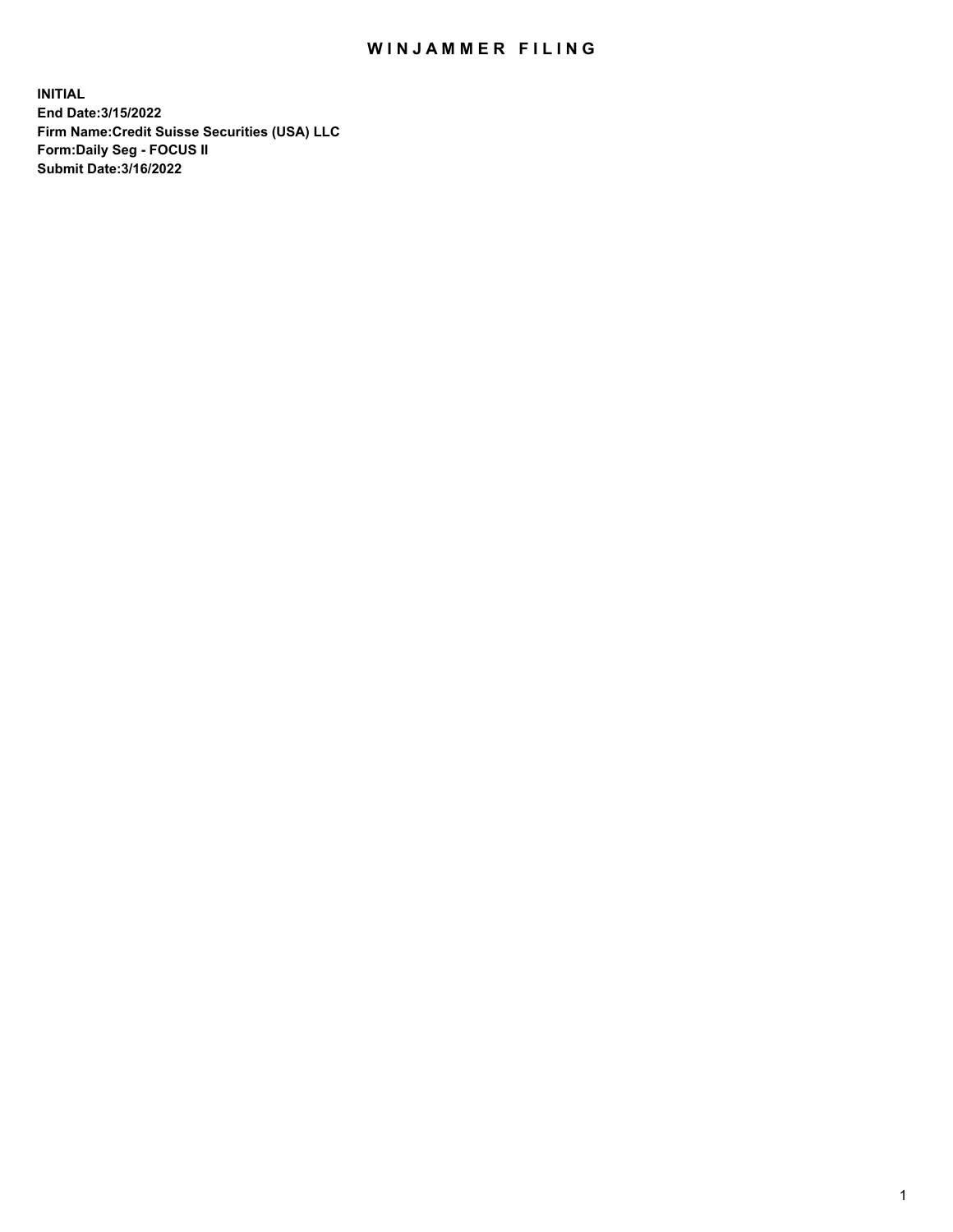**INITIAL End Date:3/15/2022** 

## **Firm Name:Credit Suisse Securities (USA) LLC Form:Daily Seg - FOCUS II Submit Date:3/16/2022**

## **Daily Segregation - Cover Page**

| Name of Company                                                                   | <b>Credit Suisse Securities (USA)</b><br><b>LLC</b> |
|-----------------------------------------------------------------------------------|-----------------------------------------------------|
| <b>Contact Name</b>                                                               | <b>Alexander Baptiste</b>                           |
| <b>Contact Phone Number</b>                                                       | 919-994-6223                                        |
| <b>Contact Email Address</b>                                                      | alexander.baptiste@credit-suiss<br>e.com            |
| FCM's Customer Segregated Funds Residual Interest Target (choose one):            |                                                     |
| a. Minimum dollar amount: ; or                                                    |                                                     |
| b. Minimum percentage of customer segregated funds required:% ; or                | $\frac{0}{5}$                                       |
| c. Dollar amount range between: and; or                                           | 0 <sub>0</sub>                                      |
| d. Percentage range of customer segregated funds required between:% and%.         | 0 <sub>0</sub>                                      |
| FCM's Customer Secured Amount Funds Residual Interest Target (choose one):        |                                                     |
| a. Minimum dollar amount: ; or                                                    | $\frac{0}{5}$                                       |
| b. Minimum percentage of customer secured funds required:% ; or                   |                                                     |
| c. Dollar amount range between: and; or                                           | 0 <sub>0</sub>                                      |
| d. Percentage range of customer secured funds required between:% and%.            | 0 <sub>0</sub>                                      |
| FCM's Cleared Swaps Customer Collateral Residual Interest Target (choose one):    |                                                     |
| a. Minimum dollar amount: ; or                                                    | $\frac{0}{5}$                                       |
| b. Minimum percentage of cleared swaps customer collateral required:% ; or        |                                                     |
| c. Dollar amount range between: and; or                                           | 0 <sub>0</sub>                                      |
| d. Percentage range of cleared swaps customer collateral required between:% and%. | 0 <sub>0</sub>                                      |

Attach supporting documents CH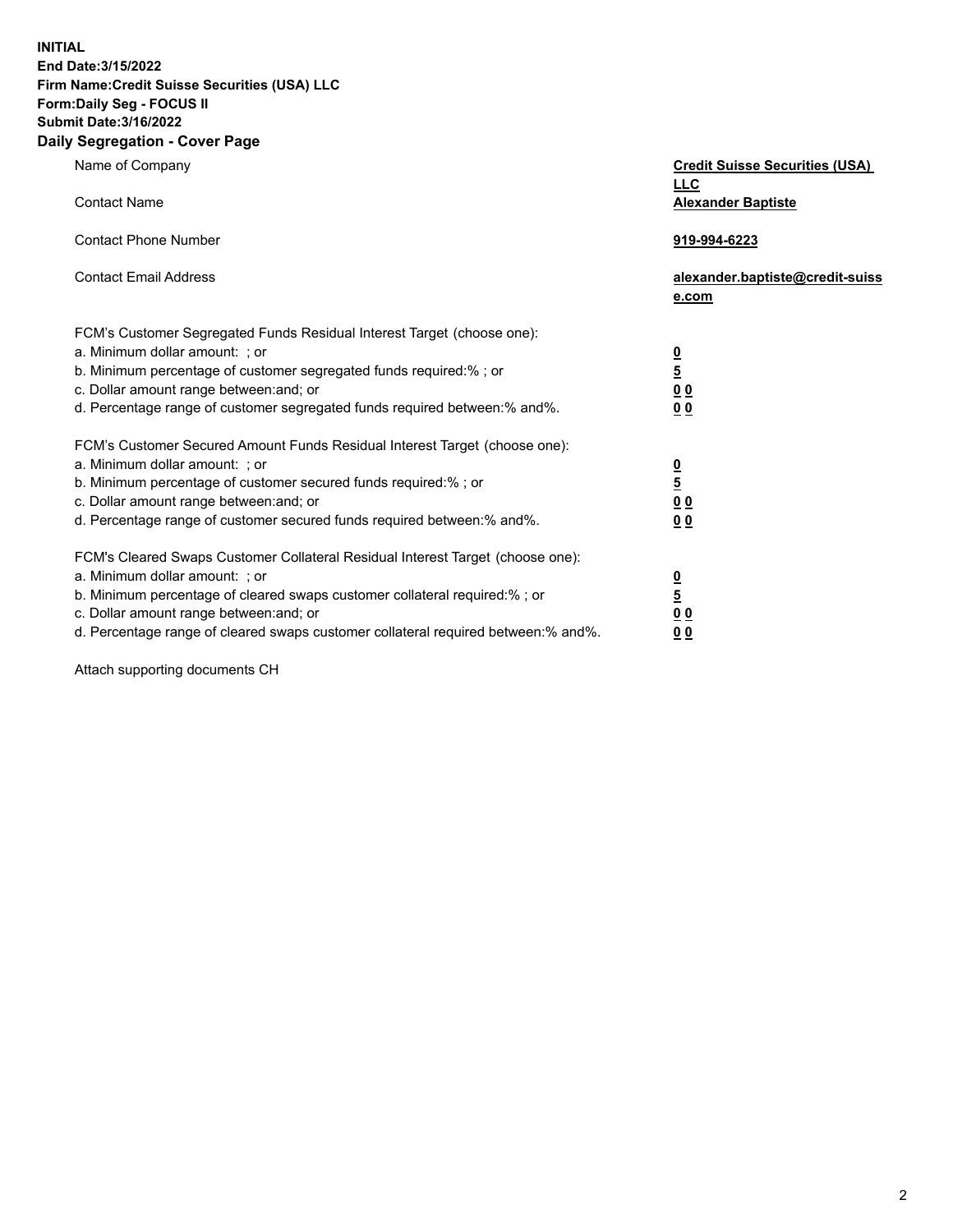**INITIAL End Date:3/15/2022 Firm Name:Credit Suisse Securities (USA) LLC Form:Daily Seg - FOCUS II Submit Date:3/16/2022** 

## **Daily Segregation - Secured Amounts**

|     | Foreign Futures and Foreign Options Secured Amounts                                               |                                   |
|-----|---------------------------------------------------------------------------------------------------|-----------------------------------|
|     | Amount required to be set aside pursuant to law, rule or regulation of a foreign                  | $Q$ [7305]                        |
|     | government or a rule of a self-regulatory organization authorized thereunder                      |                                   |
| 1.  | Net ledger balance - Foreign Futures and Foreign Option Trading - All Customers                   |                                   |
|     | A. Cash                                                                                           | 2,853,526,441 [7315]              |
|     | B. Securities (at market)                                                                         | 94,671,128 [7317]                 |
| 2.  | Net unrealized profit (loss) in open futures contracts traded on a foreign board of trade         | <u>-813,168,567</u> [7325]        |
| 3.  | Exchange traded options                                                                           |                                   |
|     | a. Market value of open option contracts purchased on a foreign board of trade                    | 10,105,435 [7335]                 |
|     | b. Market value of open contracts granted (sold) on a foreign board of trade                      | $-2,083,355$ [7337]               |
| 4.  | Net equity (deficit) (add lines 1. 2. and 3.)                                                     | 2,143,051,082 [7345]              |
| 5.  | Account liquidating to a deficit and account with a debit balances - gross amount                 | 262,106,215 [7351]                |
|     | Less: amount offset by customer owned securities                                                  | -261,300,244 [7352]805,971 [7354] |
| 6.  | Amount required to be set aside as the secured amount - Net Liquidating Equity                    | 2,143,857,053 [7355]              |
|     | Method (add lines 4 and 5)                                                                        |                                   |
| 7.  | Greater of amount required to be set aside pursuant to foreign jurisdiction (above) or line<br>6. | 2,143,857,052 [7360]              |
|     | FUNDS DEPOSITED IN SEPARATE REGULATION 30.7 ACCOUNTS                                              |                                   |
| 1.  | Cash in banks                                                                                     |                                   |
|     | A. Banks located in the United States                                                             | 10,869,891 [7500]                 |
|     | B. Other banks qualified under Regulation 30.7                                                    | 786,472,622 [7520]797,342,513     |
|     |                                                                                                   | [7530]                            |
| 2.  | Securities                                                                                        |                                   |
|     | A. In safekeeping with banks located in the United States                                         | 94,671,128 [7540]                 |
|     | B. In safekeeping with other banks qualified under Regulation 30.7                                | 0 [7560] 94,671,128 [7570]        |
| 3.  | Equities with registered futures commission merchants                                             |                                   |
|     | A. Cash                                                                                           | $0$ [7580]                        |
|     | <b>B.</b> Securities                                                                              | $0$ [7590]                        |
|     | C. Unrealized gain (loss) on open futures contracts                                               | $Q$ [7600]                        |
|     | D. Value of long option contracts                                                                 | $0$ [7610]                        |
|     | E. Value of short option contracts                                                                | 0 [7615]0 [7620]                  |
| 4.  | Amounts held by clearing organizations of foreign boards of trade                                 |                                   |
|     | A. Cash                                                                                           | $0$ [7640]                        |
|     | <b>B.</b> Securities                                                                              | $Q$ [7650]                        |
|     | C. Amount due to (from) clearing organization - daily variation                                   | $0$ [7660]                        |
|     | D. Value of long option contracts                                                                 | $0$ [7670]                        |
|     | E. Value of short option contracts                                                                | 0 [7675]0 [7680]                  |
| 5.  | Amounts held by members of foreign boards of trade                                                |                                   |
|     | A. Cash                                                                                           | 3,188,552,244 [7700]              |
|     | <b>B.</b> Securities                                                                              | $0$ [7710]                        |
|     | C. Unrealized gain (loss) on open futures contracts                                               | -899,860,525 [7720]               |
|     | D. Value of long option contracts                                                                 | 10,105,435 [7730]                 |
|     | E. Value of short option contracts                                                                | -2,083,355 [7735]2,296,713,799    |
|     |                                                                                                   | [7740]                            |
| 6.  | Amounts with other depositories designated by a foreign board of trade                            | $0$ [7760]                        |
| 7.  | Segregated funds on hand                                                                          | $0$ [7765]                        |
| 8.  | Total funds in separate section 30.7 accounts                                                     | 3,188,727,440 [7770]              |
| 9.  | Excess (deficiency) Set Aside for Secured Amount (subtract line 7 Secured Statement               | 1,044,870,388 [7380]              |
|     | Page 1 from Line 8)                                                                               |                                   |
| 10. | Management Target Amount for Excess funds in separate section 30.7 accounts                       | 107,192,853 [7780]                |
| 11. | Excess (deficiency) funds in separate 30.7 accounts over (under) Management Target                | 937,677,535 [7785]                |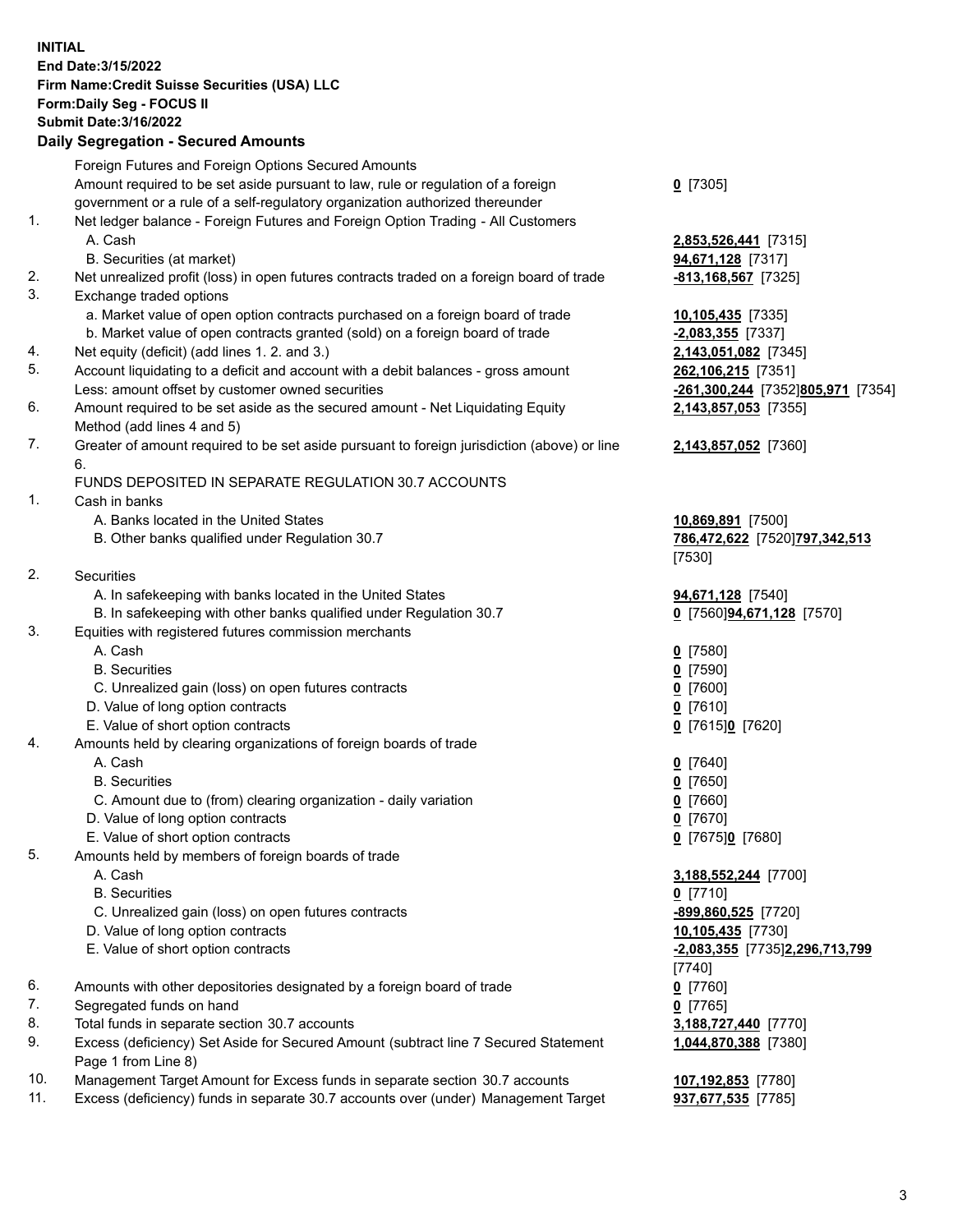**INITIAL End Date:3/15/2022 Firm Name:Credit Suisse Securities (USA) LLC Form:Daily Seg - FOCUS II Submit Date:3/16/2022 Daily Segregation - Segregation Statement**  SEGREGATION REQUIREMENTS(Section 4d(2) of the CEAct) 1. Net ledger balance A. Cash **1,110,098,443** [7010] B. Securities (at market) **564,193,846** [7020] 2. Net unrealized profit (loss) in open futures contracts traded on a contract market **-4,293,426** [7030] 3. Exchange traded options A. Add market value of open option contracts purchased on a contract market **113,508,024** [7032] B. Deduct market value of open option contracts granted (sold) on a contract market **-84,460,159** [7033] 4. Net equity (deficit) (add lines 1, 2 and 3) **1,699,046,728** [7040] 5. Accounts liquidating to a deficit and accounts with debit balances - gross amount **28,832,798** [7045] Less: amount offset by customer securities **-25,075,828** [7047] **3,756,970**  [7050] 6. Amount required to be segregated (add lines 4 and 5) **1,702,803,698** [7060] FUNDS IN SEGREGATED ACCOUNTS 7. Deposited in segregated funds bank accounts A. Cash **225,009,444** [7070] B. Securities representing investments of customers' funds (at market) **0** [7080] C. Securities held for particular customers or option customers in lieu of cash (at **434,740,829** [7090] market) 8. Margins on deposit with derivatives clearing organizations of contract markets A. Cash **1,075,666,841** [7100] B. Securities representing investments of customers' funds (at market) **0** [7110] C. Securities held for particular customers or option customers in lieu of cash (at **129,453,017** [7120] market) 9. Net settlement from (to) derivatives clearing organizations of contract markets **-20,328,601** [7130] 10. Exchange traded options A. Value of open long option contracts **113,508,024** [7132] B. Value of open short option contracts **and the set of our original state of the set of open** short option contracts 11. Net equities with other FCMs A. Net liquidating equity **158,878** [7140] B. Securities representing investments of customers' funds (at market) **0** [7160] C. Securities held for particular customers or option customers in lieu of cash (at **0** [7170] market) 12. Segregated funds on hand **0** [7150] 13. Total amount in segregation (add lines 7 through 12) **1,873,748,273** [7180]

- 14. Excess (deficiency) funds in segregation (subtract line 6 from line 13) **170,944,575** [7190]
- 15. Management Target Amount for Excess funds in segregation **85,140,185** [7194]
- 16. Excess (deficiency) funds in segregation over (under) Management Target Amount **85,804,390** [7198] Excess